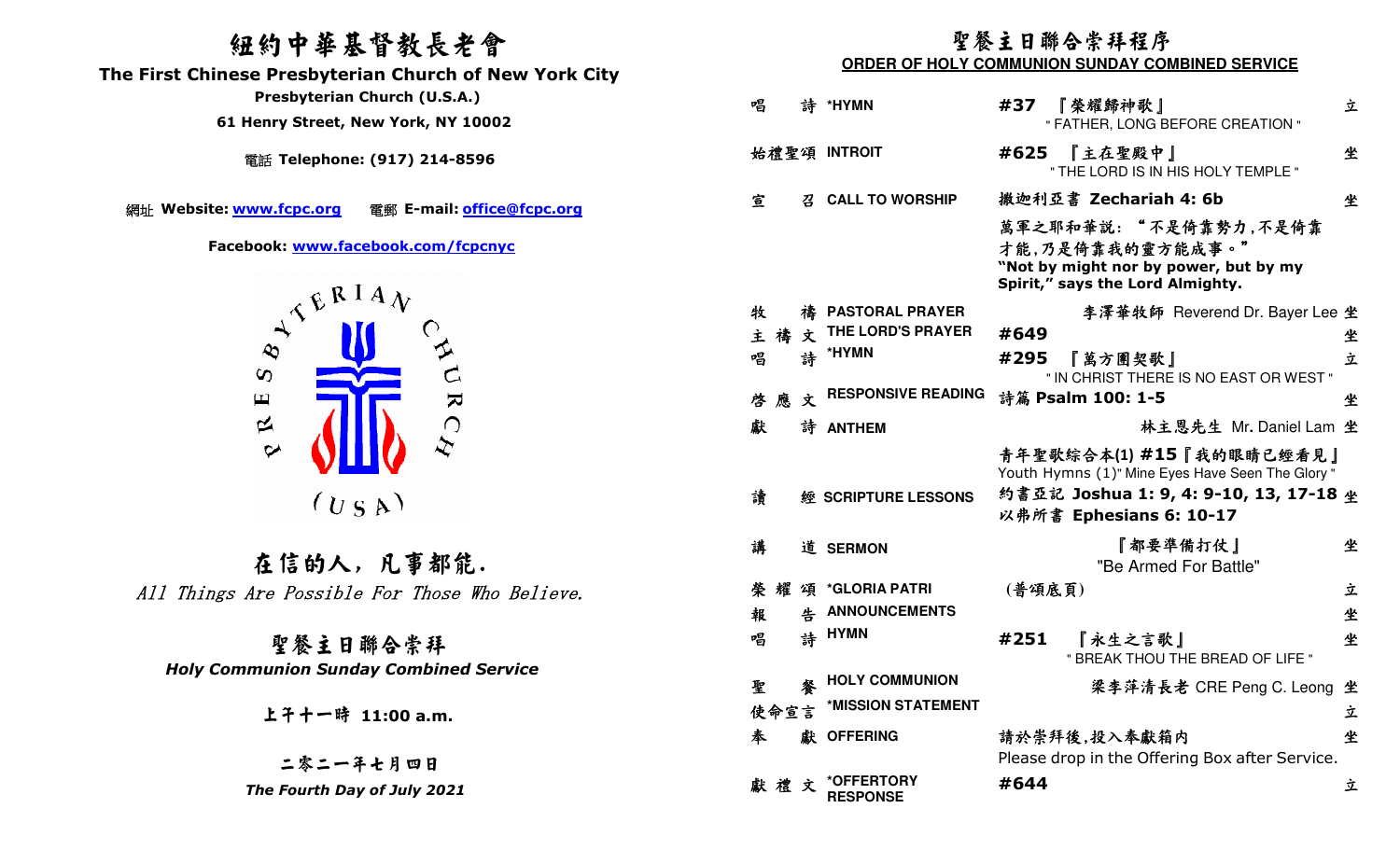| 祝 | 福 *BENEDICTION |      | 李澤華牧師 Reverend Dr. Bayer Lee 立 |   |
|---|----------------|------|--------------------------------|---|
|   | 阿 們 頌 *AMEN    | #675 |                                | 立 |
| 唱 | ま *HYMN        | #343 | 『仰望羔羊歌』                        | 立 |
|   |                |      | " MY FAITH LOOKS UP TO THEE "  |   |

**\*please stand** 

# 使徒信經 The Apostles' Creed<br>ハーツェックス (ハーツルコ

我信上帝, 全能的父, 創造天地的主. 我信我主耶穌基督, 上帝的獨生子因聖靈感孕, 由童貞女馬利亞所生, 在本丟彼拉多手下受難 , 被釘於十字架受死埋葬 , 降在陰間, 第三天從死人中復活, 升天, 坐在全能父上帝的右邊,將來必從那裏降臨,審判活人死人. 我信聖靈, 我信聖而公之教會, 我信聖徒相通, 我信罪得赦免, 我信身體復活, 我信永生. 阿們.

I believe in God, the Father almighty, creator of heaven and earth.

I believe in Jesus Christ, God's only Son, our Lord, who was conceived by the Holy Spirit, born of the Virgin Mary, suffered under Pontius Pilate, was crucified, died, and was buried; He descended to the dead. On the third day He rose again; He ascended into heaven, He is seated at the right hand of the Father, and He will come again to judge the living and the dead. I believe in the Holy Spirit, the Holy Catholic Church, the communion of saints, the forgiveness of sins, the resurrection of the body, and the life everlasting. AMEN.

# <u>認 罪 文 CONFESSION OF SINS</u><br>题的离判者和技术者 色明明神地系统 色

永生的上帝,人類的審判者和拯救者,我們坦誠地承認,我們常為自己所犯的 過犯而試圖躲避祢,我們常為自己而活,拒絕去承擔別人的勞苦重擔而不關心 他人,我們常忽視人類的痛苦,對那些飢餓的人、貧乏的人、受壓制的人毫不 理會。上帝啊,懇求藉祢無限的慈悲饒恕我們諸般的罪,使我們能從自私當中 釋放出來,從此追隨祢的旨意和遵行祢的誡命.奉主耶穌基督聖名而求,阿們。 Eternal God, our judge and redeemer: we confess that we have tried to hide from thee, for we have done wrong. We have lived for ourselves. We have refused to shoulder the troubles of others and turned from our neighbors. We have ignored the pain of the world, and passed by the hungry, the poor, and the oppressed. O God, in thy great mercy, forgive our sin and free us from selfishness, that we may choose thy will and obey thy commandments; through Jesus Christ our Lord. Amen.

# 使命宣言 **MISSION STATEMENT**

### 我們是紐約中華基督教長老會的會友,屬上帝的子民.致力培育信徒的靈命, 忠心事主,廣傳福音,服務社區,藉以彰顯天父愛世之宏旨.

 We, as members of the First Chinese Presbyterian Church, the people of God, strive to nurture our spirituality, serve God faithfully, spread the Gospel and service the community that God's great love may be manifested.

# 啟應文: 詩篇 **<sup>100</sup>** 篇 **1-5**節

- 主席啟**:** 普天下當向耶和華歡呼!
- 會眾應**:** 你們當樂意侍奉耶和華,當來向祂歌唱!
	- 啓**:** 你們當曉得耶和華是上帝。我們是祂造的,也是屬祂的; 我們是祂的民,也是祂草場的羊。
	- 應**:** 當稱謝進入祂的門,當讚美進入祂的院;當感謝祂,稱頌 祂的名。
- 同讀:因為耶和華本為善,祂的慈愛存到永遠,祂的信實直到萬 代!

### **Responsive Reading: Psalm 100:1-5**

- Shout for joy to the LORD, all the earth.
- 2 Worship the LORD with gladness; come before him with joyful songs.
- 3 Know that the LORD is God. It is he who made us, and we are his; we are his people, the sheep of his pasture.
- 4 Enter his gates with thanksgiving and his counts with praise; give thanks to him and praise his name.
- 5 For the LORD is good and his love endures forever; his faithfulness continues through all generations.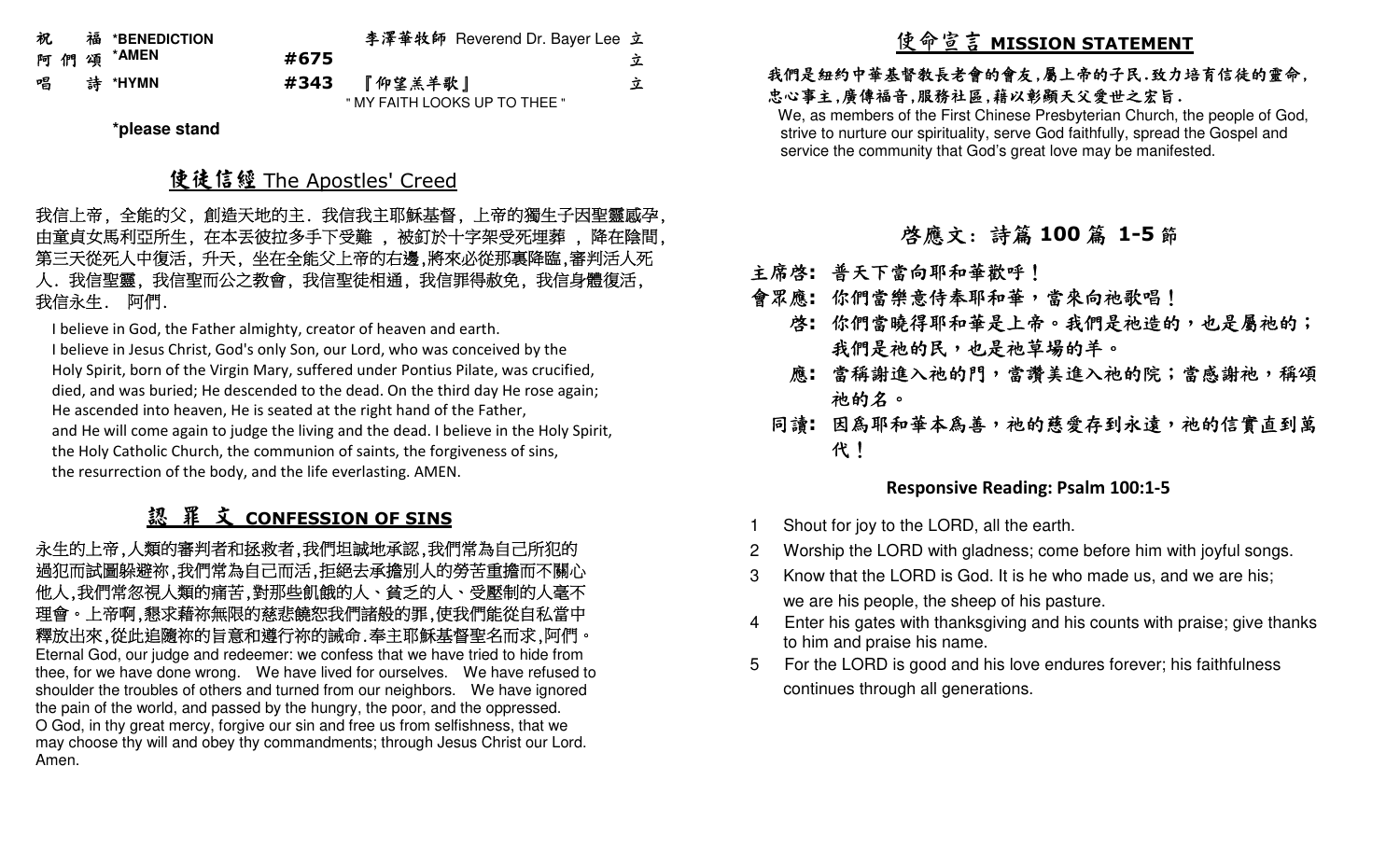主日崇拜事奉人員

|        | 今主日(七月四日)       | 下主日(七月十一日)     |
|--------|-----------------|----------------|
|        | 聖餐主日聯合崇拜        | 主日聯合崇拜         |
| 講員/主席  | 李澤華牧師 / 關悦雄長老   | 邵一嵐宣教師 / 方李芳執事 |
| 琴<br>司 | 江友正女士           | 江友正女士          |
| 待<br>招 | 李鳳屏女士           | 陳張愛萍長老         |
| 聖餐主禮   | 梁李萍清長老<br>梁桑南長老 |                |
| 聖餐襄禮   | 關李月霞執事<br>胡國傑長老 |                |
|        | 莫壯慧執事<br>梅卓然長老  |                |
| 聖餐預備   | 陳盧秀華執事          |                |
| 聖壇插花   | 邵一嵐宣教師          | 邵一嵐宣教師         |
| 錄音/音響  | 黄惠賜執事           | 黄惠賜執事          |
|        |                 |                |

獻 花

- 
- 
- 
- 
- 
- 
- 
- 
- 李立人夫人合家<br>趙林慕貞女士<br>趙林慕貞女士<br>黃伯池夫婦紀念徐國維先生<br>婦女部紀念傳李小嫦女士及趙雷月華女士<br>陳氏后人紀念母親,嫲嫲李小嫦女士<br>陳氏后人紀念李立人長老<br>李許妙梨長老紀念李立人長老<br>梁桑南夫婦紀念李立人長老<br>邵一嵐宣教師紀念李立人長老<br>命健雄夫婦紀念李立人長老<br>余健雄夫婦紀念李立人長老<br>始吳寶玉女士紀念父母親,家翁姑趙林鳳蓮夫婦,大姑譚趙毅鴻執事,<br>姑丈譚曙光長老及伯父趙河樹先生
- 
- **Grace Wong in memory of sister Tracy Wong**
- **Elder James Tse in memory of Godfrey Tsui**

### 報告事項

- **1.** 歡迎首次參加主日崇拜之新朋友**,**盼望你能繼續參加聚會**,**散會後請留下姓名**,**  通訊處及電話與司事**,**以便教會與你聯絡。
- **2.** 祈禱會**:** 逢禮拜四下午二時**,**請各兄姊在不同地方一齊誠心為教會守望禱告。
- **3.** 因疫情關係**,**目前只重開主日崇拜。
- **4.** 各兄姊於教會辦公時間內每日上午九時至下午五時可用本堂手提電話 **(917) 214-8596**聯絡各同工。
- **5.** 本堂在網址 **www.fcpc.org** 上載主日週刊**,**講道**,**請瀏覽及收聽。
- **6.** 明天**(**七月五日禮拜一**)**是美國國慶日聯邦假期。

### 代禱事項

- 
- 
- 
- 1.為本堂各同工、全體長老、執事、董事及領袖們在教會中事奉的心志禱告。<br>2.為祈禱會禱告。求聖靈感動更多弟兄姊妹同心合意為教會守望。<br>3.為紐約市華埠社區禱告。願本堂藉著崇拜、關懷、社區服務、網絡福音廣播<br>節目廣傳福音。<br>4.為身體和心靈軟弱的弟兄姊妹禱告。求主醫治,使他們早日康復:<br>吳秀琼女士、林伍新蘭女士、陳玉金女士、張淑德女士、劉浪波夫人、<br>陳伍愛娣女士、黃德夫人、王金鐲先生、胡關琴英執事、謝銓長老。<br>陳伍愛娣女士、黃德夫人、王金鐲
-